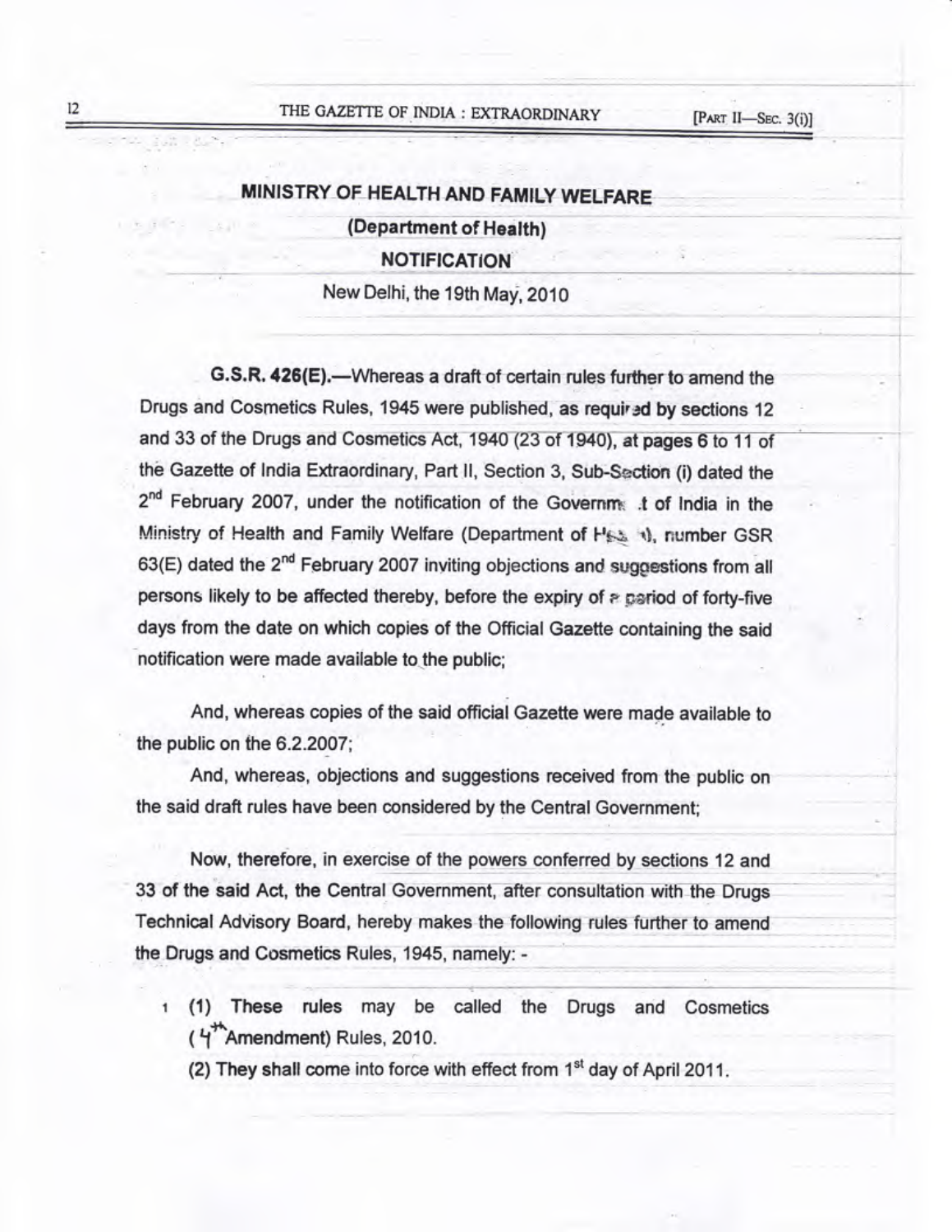2. In the Drugs and Cosmetics Rules, 1945, (hereinafter referred to as the said rules), in Part XIII, for the heading "IMPORT OF COSMETICS", the heading "IMPORT AND REGISTRATION OF COSMETICS" shall be substituted.

3. In the said rules, for rule 129, the following rules shall be substituted, namely:-

"129. Registration of cosmetic products imported into the country.-No cosmetic shall be imported into India unless the product is registered under the rules by the licensing authority appointed by the Central Government under rule 21 or by any person to whom such powers may be delegated under rule 22.

129A. Form and manner of application for Registration Certificate.-(1) An application for issue of a Registration Certificate for cosmetics intended to be imported into India shall be made in Form 42 either by the manufacturer himself or by his authorised agent or importer in India or by the subsidiary in India authorised by the manufacturer and shall be accompanied by a fee of two hundred and fifty US dollars or its equivalent to Indian rupees for each brand of cosmetic. The application shall be accompanied by a treasury challan as specified in sub-rule (3) along with the information and undertaking as specified in Schedule D (III) duly signed by or on behalf of the manufacturer or by his authorised agent or importer in India or by the subsidiary in India authorised by the manufacturer.

(2) An authorisation by the manufacturer to his agent in India shall be duly authenticated either in India before a First Class Magistrate or in the country of origin before such an equivalent authority.

(3) The fees shall be paid through a challan in the designated branches of Bank of Baroda either in US dollars or in equivalent Indian rupees under Head of Account "0210- MEDICAL AND PUBLIC HEALTH, 04 PUBLIC HEALTH, 104-FESS AND FINES" and the original copy of the treasury challan shall be submitted alongwith the application for product registration.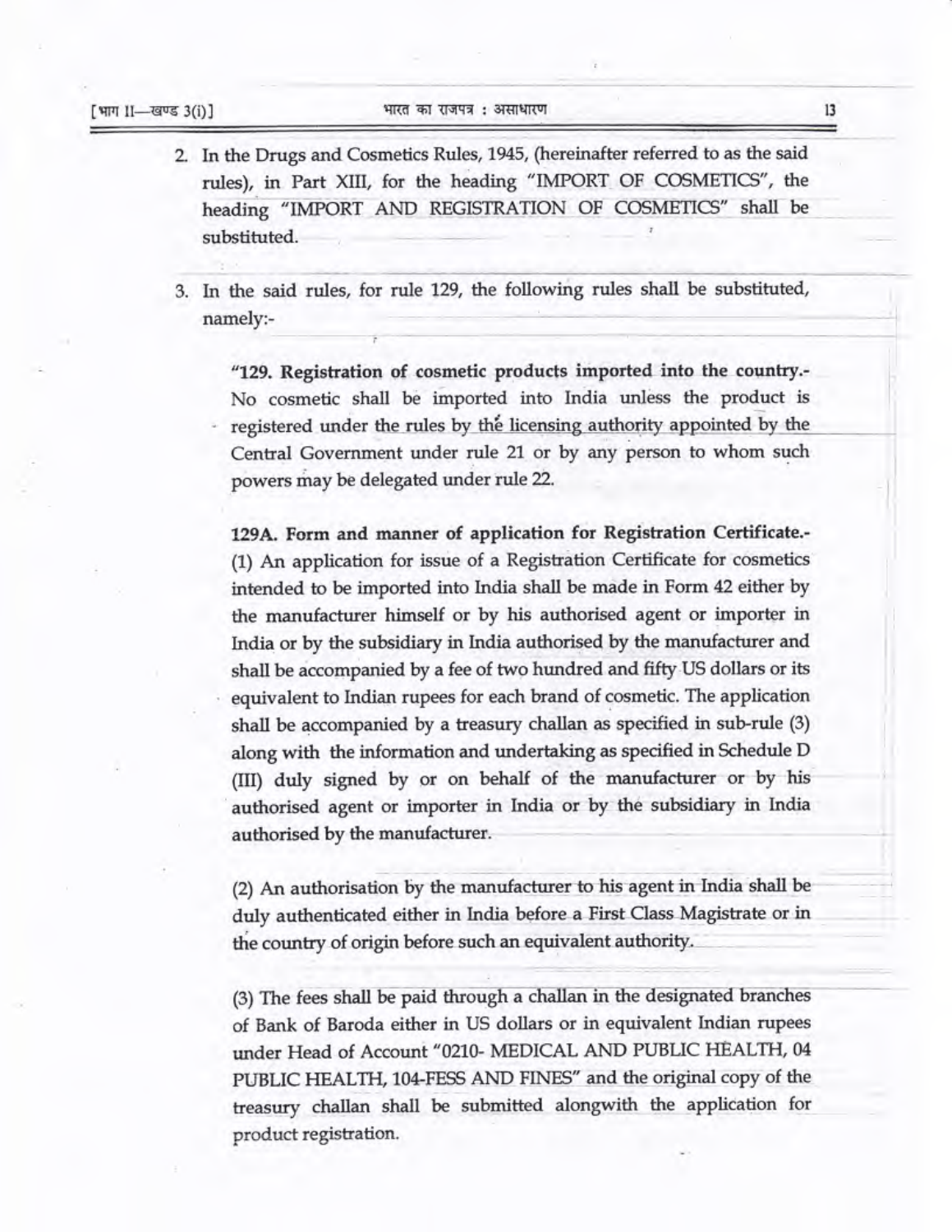# THE GAZETTE OF INDIA : EXTRAORDINARY

[PART II-SEC. 3(i)]

Provided that in the case of any direct payment of fees by a manufacturer in the country of origin, the fees shall be paid through Electronic Clearance System (ECS) from any bank in the country of origin to the Bank of Baroda, Kasturba Gandhi Marg, New Delhi, through the Electronic Code of the bank in the Head of Account "0210-MEDICAL AND PUBLIC HEALTH, 04 PUBLIC HEALTH, 104-FESS AND FINES" and the original receipt of the said transfer shall be treated as an equivalent to the bank challan subject to the approval by the Bank of Baroda that they have received the payment.

(4) The applicant shall be liable for the payment of testing fees directly to a testing laboratory approved by the Central Government, as may be, required for examination, tests and analysis of cosmetics.

(5) A fee of one hundred US dollars or its equivalent shall be paid for a duplicate copy of the Registration Certificate, if the original is defaced, damaged or lost.

129 B. Registration Certificate for the import of cosmetics manufactured by one manufacturer. A single application may be made and a single Registration Certificate in Form 43 may be issued in respect of import of one or more than one cosmetics manufactured by the same manufacturer:

Provided that the cosmetics are manufactured at one factory or more than one factory functioning conjointly as a single manufacturing unit.

129 C. Grant of Registration Certificate.- (1) On receipt of an application for Registration Certificate in the form and manner specified in rule 129A, the licensing authority shall, if satisfied, issue a Registration Certificate in form 43 subject to the conditions of the registration certificates in form 43:  $344^{17}$ 

1 TSLank

Provided that if the application is complete in all respects and information specified in Schedule D III is in order, the licensing authority shall, within six months from the date of receipt of an application, issue such Registration Certificate, and in exceptional circumstances and for reasons to be recorded in writing, the

 $14$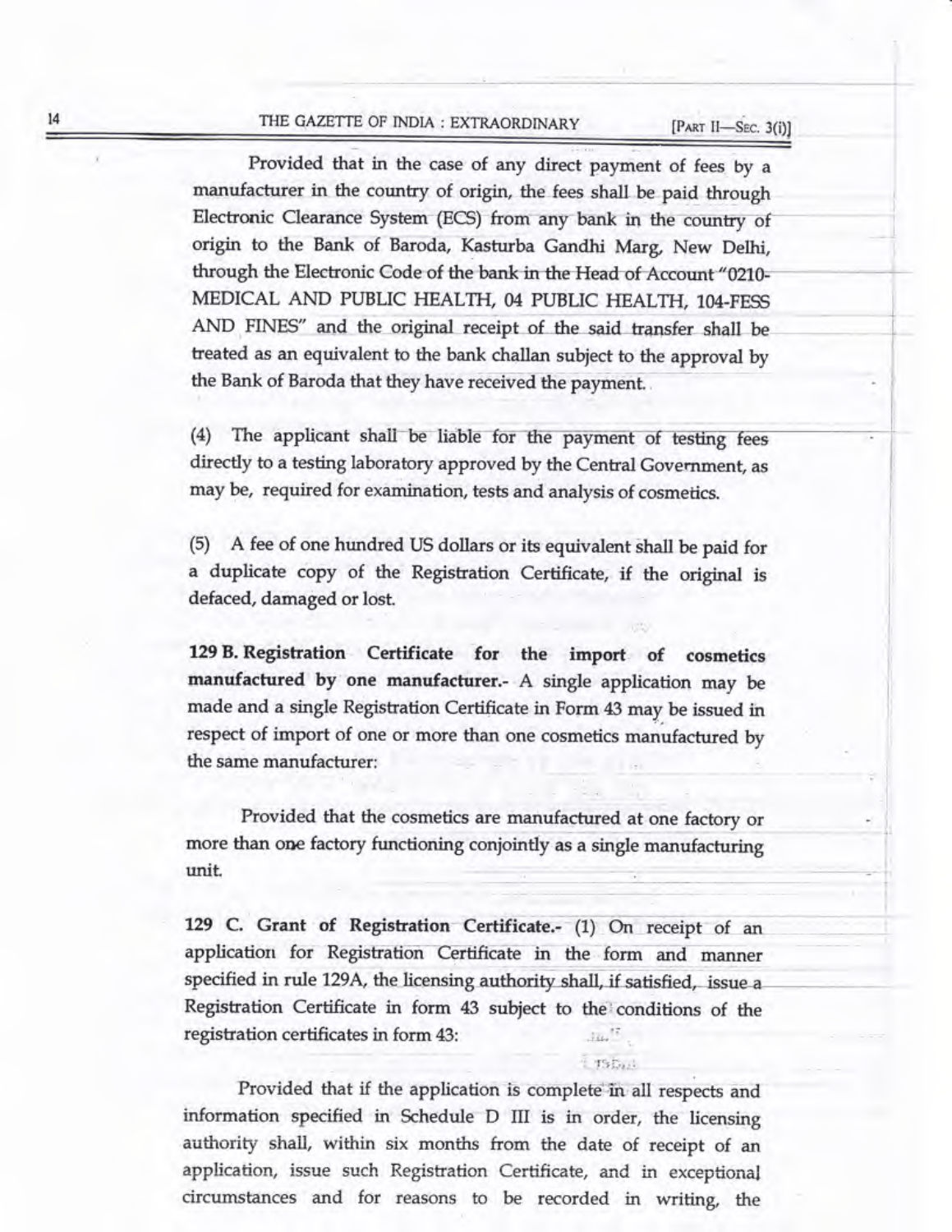Registration Certificate may be issued within such extended period, not exceeding three months, as the licensing authority may deem fit.

(2) If the applicant does not receive the Registration Certificate within the period as specified above, he may appeal to the Central Government and the Central Government may after such enquiry into the matter, as it considers necessary, may pass such orders in relation thereto as it thinks fit.

129D. Duration of Registration Certificate.- A Registration Certificate, unless it is sooner suspended or cancelled, shall be valid for a period of three years from the date of its issue:

Provided that if application for a fresh Registration Certificate is made within six months before the expiry of the said certificate, the existing Registration Certificate shall be deemed to continue to remain in force until orders are passed on the application.

129E. Suspension and cancellation of Registration Certificate.- If the manufacturer fails to comply with any of the conditions of the Registration Certificate, the licensing authority may after giving him an opportunity to show cause why such an order should not be passed, by an order in writing, stating the reasons therefor, suspend or cancel the Registration Certificate for such period as it thinks fit either wholly or in respect of some of the cosmetics to which it relates:

Provided that a person who is aggrieved by the order passed by the licensing authority under this rule may, within thirty days of the receipt of the order, appeal to the Central Government and the Central. Government may after such enquiry into the matter as it considers necessary and after giving the said appellant an opportunity of being heard pass orders as it thinks fit.

129F. Prohibition of import of certain cosmetic.- No cosmetic, the manufacture, sale or distribution of which is prohibited in the county of origin, shall be imported under the same name or under any other name except for the purpose of examination, test or analysis.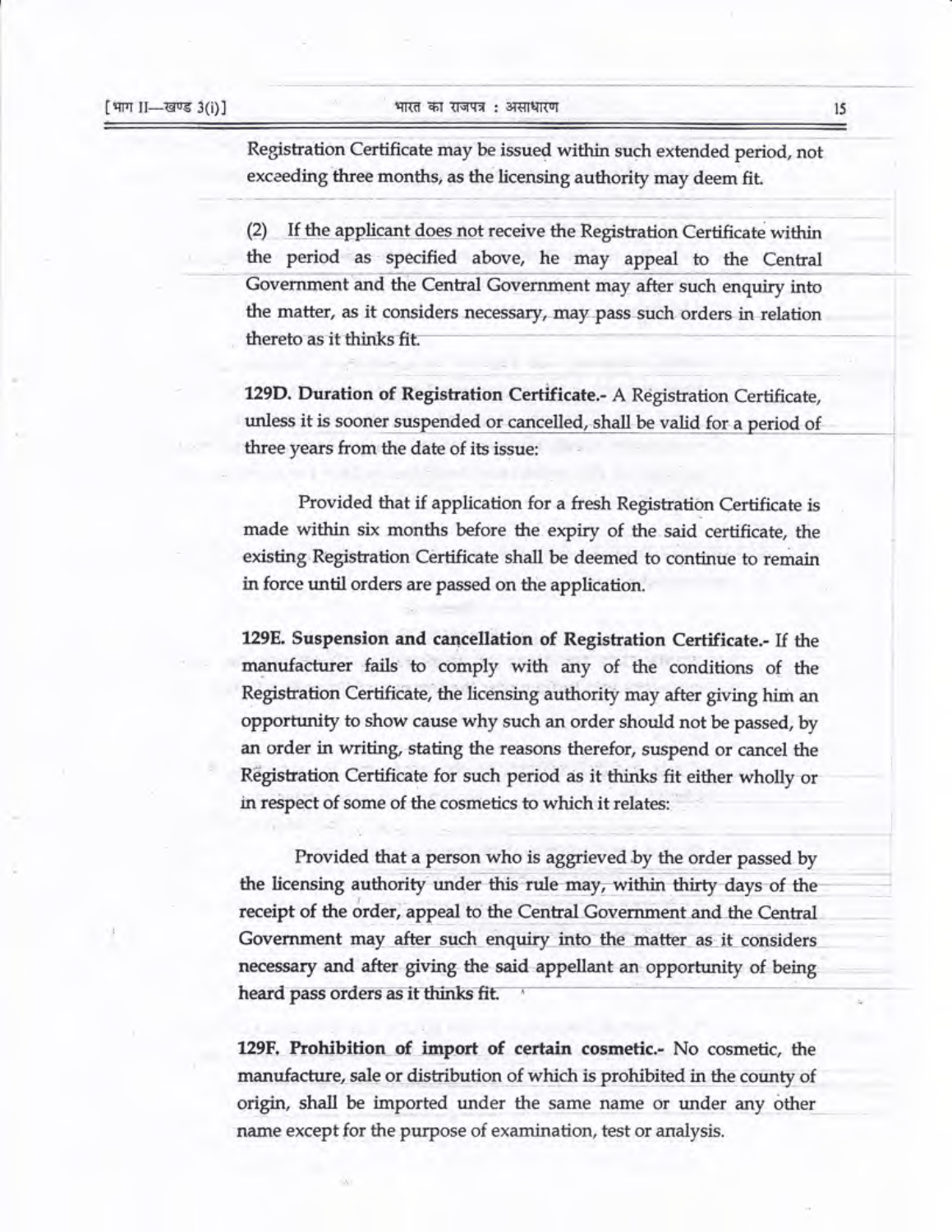## 16 THE GAZETTE OF INDIA : EXTRAORDINARY [PART II-SEC. 3(i)]

129G. Standard for imported cosmetics.- No cosmetic shall be imported unless it complies with the specifications prescribed under Schedule S and Schedule Q or any other standards of quality and safety, applicable to it, and other provisions under the rules. In case the cosmetic is not included under Schedule S, it shall meet with specifications under the rules and standards applicable to it in the country of origin.

129H. Labeling and Packing of Cosmetics.- No cosmetic shall be imported unless it is packed and labeled in conformity with the rules in Parts xv. Further the label of imported cosmetics shall bear registration certificate number of the product and the name and address of the registration certificate holder for marketing the said product in India".

In SCHEDULE A to the said rules, after Form 41, the following Forms shall  $4.$ be inserted namely:-

#### "Form42

## (See rule 129 A)

Application for issue of Registration Certificate for import of cosmetics into India under the Drugs and Cosmetics Rules, 1945.

I/We\*

|             |  |    |     | (Name and full address) hereby apply for the grant of Registration       |
|-------------|--|----|-----|--------------------------------------------------------------------------|
| Certificate |  | tο | the | manufacturer,<br>M/s                                                     |
|             |  |    |     | (full address with telephone,                                            |
|             |  |    |     | fax and e-mail address of the foreign manufacturer) for his manufactured |

fax and e-mail address of the foreign manufacturer) for his manufactured cosmetics meant for import into India.

1. Names of cosmetics along with their brand name and pack size(s) and variants for registration.

| (1) |  | (4) |
|-----|--|-----|
| (2) |  | (5) |
| (3) |  | (6) |

- 2. I/We\* enclose herewith the information and undertaking specified in Schedule D (III) duly signed by the manufacturer for grant of Registration Certificate for the premises stated below:-
- 3. A fee of <u>secondal</u> for registration of cosmetics for import as specified at serial number .2 above has been credited to the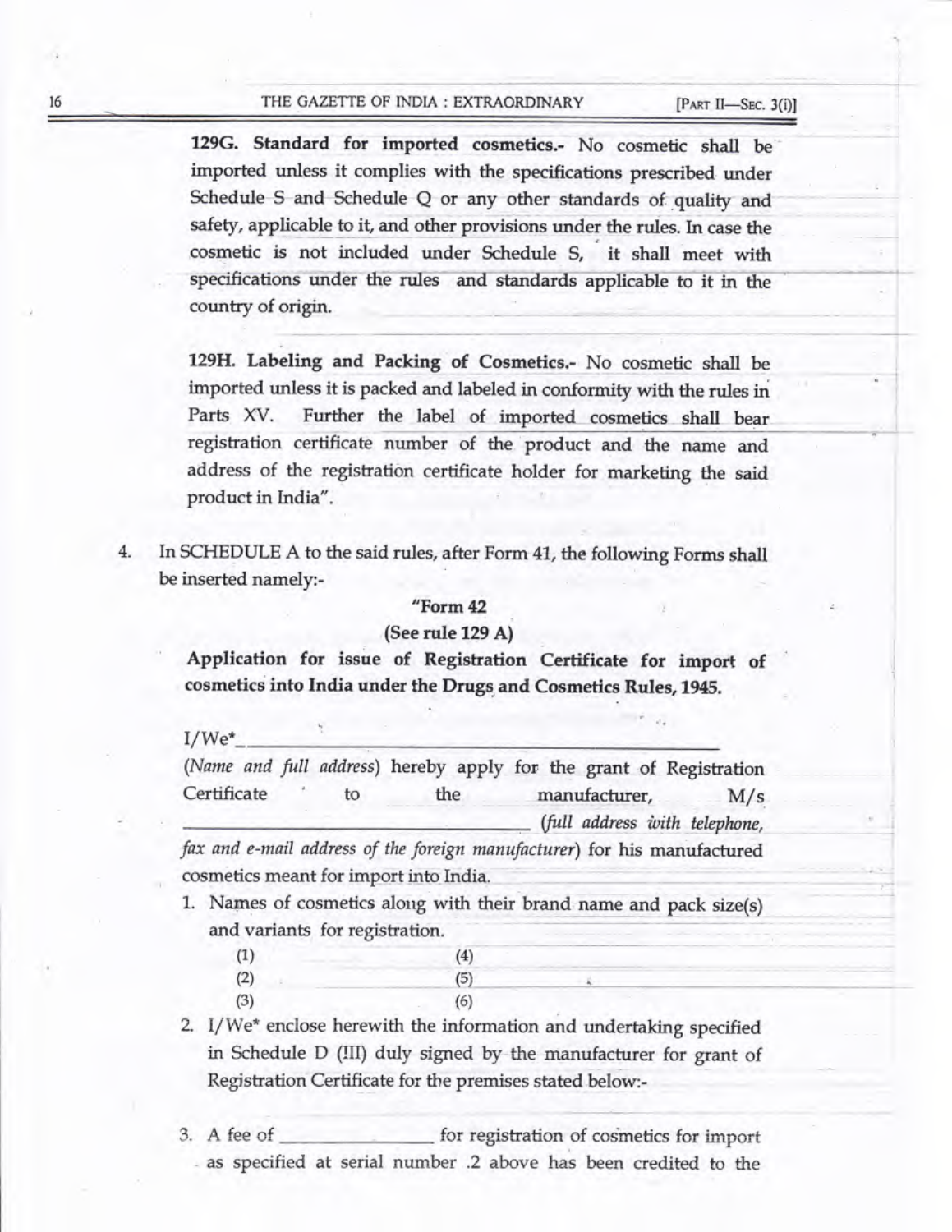Central Government under the Head of Account "0210-Medical and Public Health, 04-Public Health, 104-Fees and Fines" under the Drugs and cosmetics Rules, 1945 - Central" vide Challan No. dated (attached in original).

4. Particulars of premises to be registered where manufacture is carried on:

| Address (es): |  |  |  |
|---------------|--|--|--|
| Telephone     |  |  |  |
| Fax           |  |  |  |
| E-mail        |  |  |  |

I/we undertake to comply with all the terms and conditions required to obtain Registration Certificate and to keep it valid during its validity period. Place:

Date:

| Signature                  |                 |    |     |
|----------------------------|-----------------|----|-----|
| Name                       |                 |    |     |
| Designation                |                 |    |     |
| Seal/Stamp                 | of manufacturer | or | his |
| authorized agent in India. |                 |    |     |

(Note:- In case the applicant is an authorized agent of the manufacturer in India, the Power of Attorney is to be enclosed) \*Delete whichever is not applicable.

#### Form 43

#### (See rule 129 C)

### **Registration Certificate**

Registration Certificate to be issued for import of cosmetics into India under Drugs and Cosmetics Rules, 1945.

| Registration Certificate No. | Date                                                                    |    |
|------------------------------|-------------------------------------------------------------------------|----|
| M/s                          | (Name and full Address of registered office)<br>having factory premises | at |
|                              | (full address) has been registered under rule                           |    |

Name (s) of cosmetics, along with their brand names and pack size(s) and 2. variants which may be imported under this Registration Certificate.

 $(1)$ 

 $1914(7)$  $-3$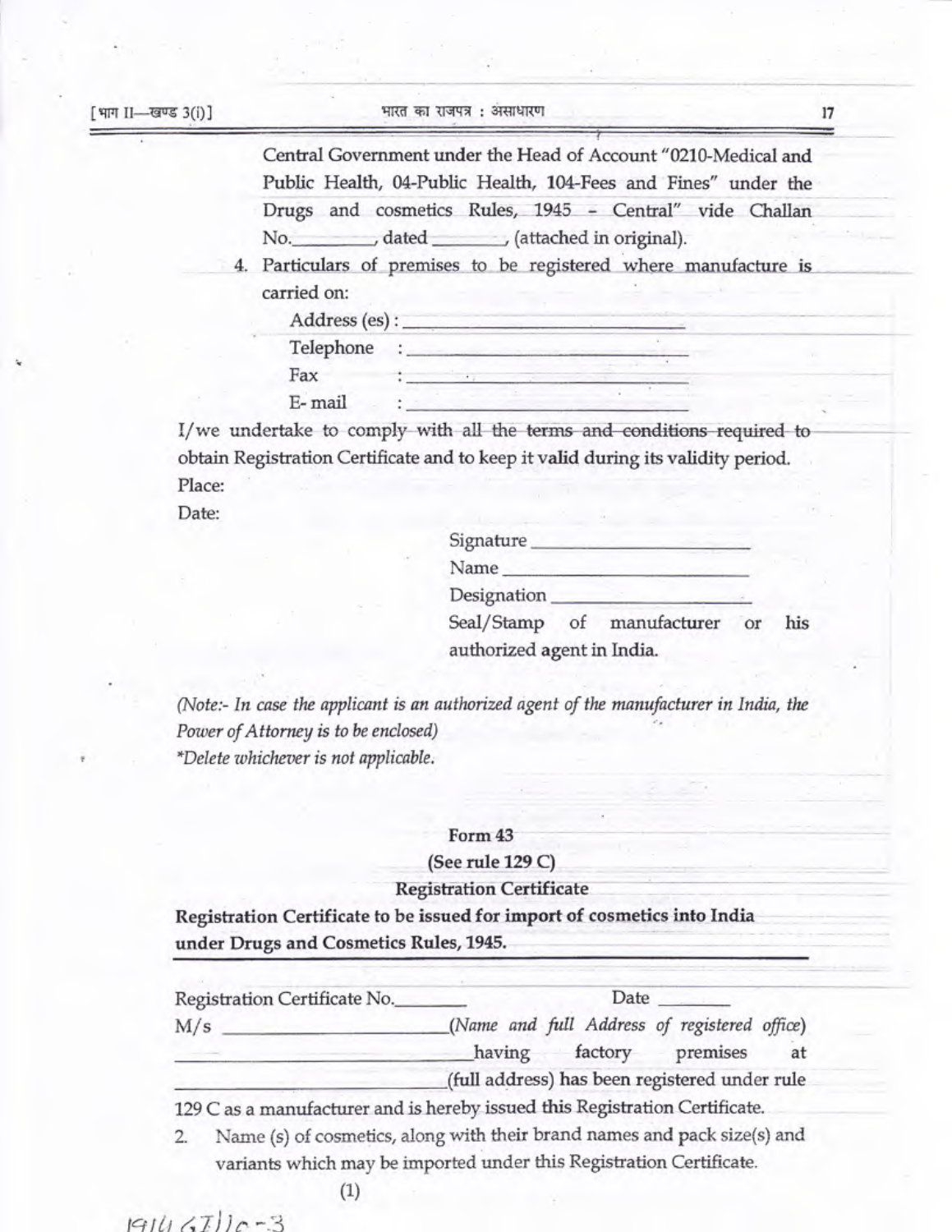$(2)$  $(3)$ 

- 3. This Registration Certificate shall be in force from \_\_\_\_\_\_\_\_ to unless it is sooner suspended or cancelled under the rules.
- 4. This Registration Certificate is issued through the office of the manufacturer or his authorised agent or importer in India or by the subsidiary in India authorised by the manufacturer, namely:- M/s (name and full address) who sahll be responsible for the business .activities of the manufacturer, in India in all respects.
- 5. This Registration Certificate is subject to the conditions, stated below and to such other conditions as may be specified in the Drugs and Cosmetics Act, 1940 and the rules made thereunder, from time to time in this regard.

Place: Date:

# LICENSING AUTHORITY SeaI/Stamp

## Conditions of the Registration Certificate

- 1. The Registration certificate shall be produced by the authorised importer/distributer/agent as and when required by the licensing authority/regulatory authority.
- 2. The manufacturer or his authorised importer/distributor/agent in India shall inform the licensing authority forthwith in the event of any administrative action taken namely, market withdrawal, regulatory restrictions, or cancellation of authorisation, and/or not of standard quality report of any cosmetic pertaining to this Registration Certificate declared by the Regulatory Authority of the country of origin or by any Regulatory Authority of any other country, where the cosmetic is marketed/sold or distributed.

The dispatch and marketing of the cosmetic in such cases shall be stopped and the licensing authority shall be informed immediately. Further action in respect of such stopped marketing of cosmetic shall be followed as per the direction of the licensing authority. In such cases, action equivalent to that taken with reference to the concerned cosmetic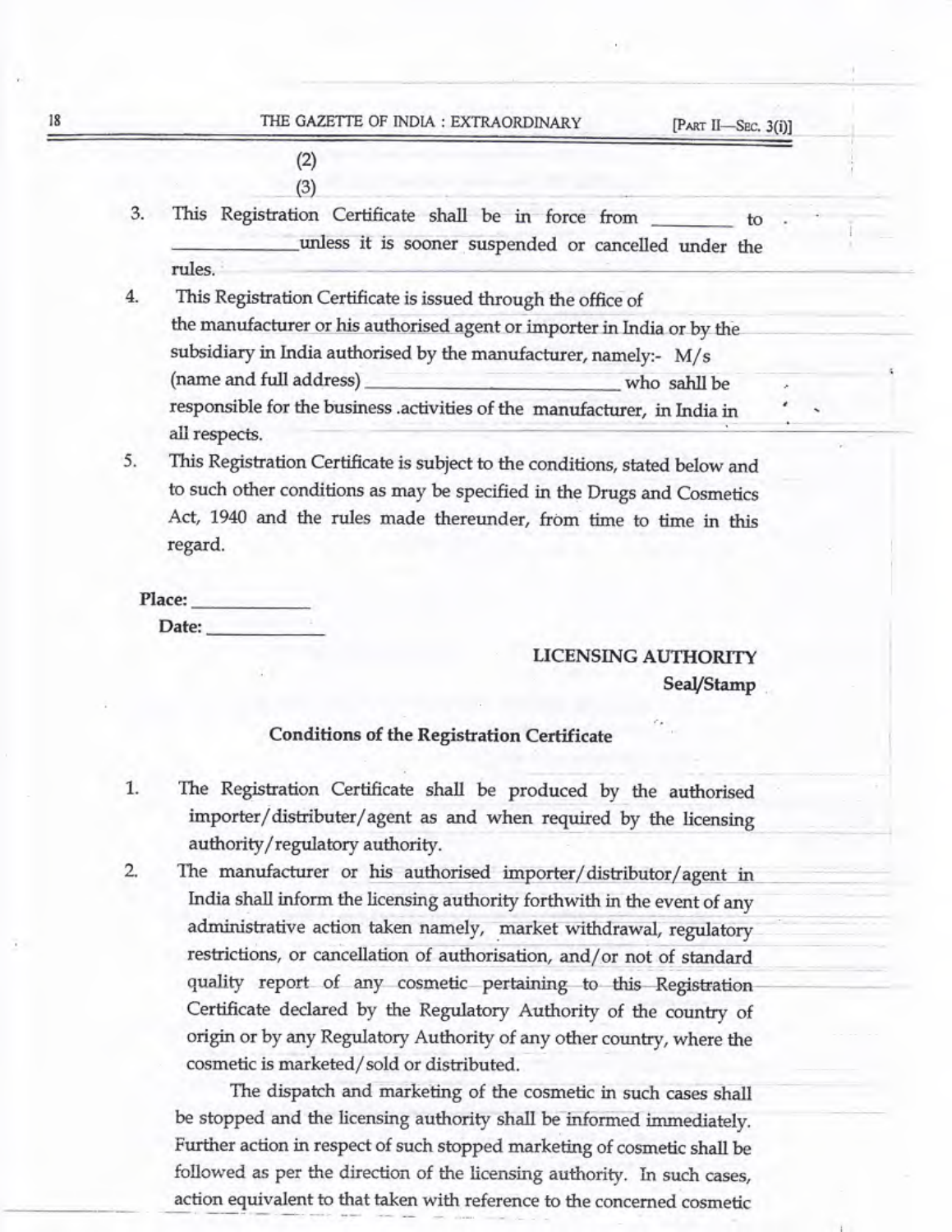[भाग II—खण्ड 3(i)] भारत का राजपत्र : असाधारण

in the country of origin or in the country of marketing shall be followed in India also, in consultation with the licensing authority. The licensing authority may, however, direct any further modification to this course of action, including the withdrawal of the cosmetic from Indian market within 48 hours time period.

3. The manufacturer or his authorised agent/importer/distributor or subsidiary in India shall inform the licensing authority within 30 days, in writing, in the event of additional variant/additional cosmetic category/ additional manufacturing location or any change in labeling or in testing, or in documentation of any of the cosmetic pertaining to this Registration Certificate.

In such cases, where there shall be any additional variant/additional cosmetic category/additional manufacturing location, as the case may be, at the discretion of the licensing authority, the manufacturer or his authorised agent/importer/distributor/subsidiary in India shall apply for necessary approval within 30 days by submitting a separate application along with the registration fee.

4. The manufacturer or his authorised agent in India shall inform the licensing authority immediately in writing, in the event, of any change in the constitution of the firm and / or address of the registered office/ factory premises operating under this Registration certificate. where any such change in the constitution of the firm and/or address takes place, the current Registration Certificate shall be deemed to be valid for a maximum period of three months from the date on which the change has taken place unless, in the meantime, a fresh Registration Certificate has been taken from the licensing authority in the name of the firm with the changed constitution of the firm and/or changed address of the registered office or factory premises.".

5. In the said rules, after SCHEDULE D (II) the following Schedule shall be inserted, namely:- <sup>6</sup>

# "SCHEDULE D (III) (See rule 129 A)

INFORMATION AND UNDERTAKING REQUIRED TO BE SUBMITTED BY THE MANUFACTURER OR HIS AUTHORISED IMPORTER/DISTRIBUTOR/AGENT WITH THE APPLICATION FORM FOR A REGISTRATION CERTIFICATE. THE FORMAT

 $1914$  Gi/ $10-4$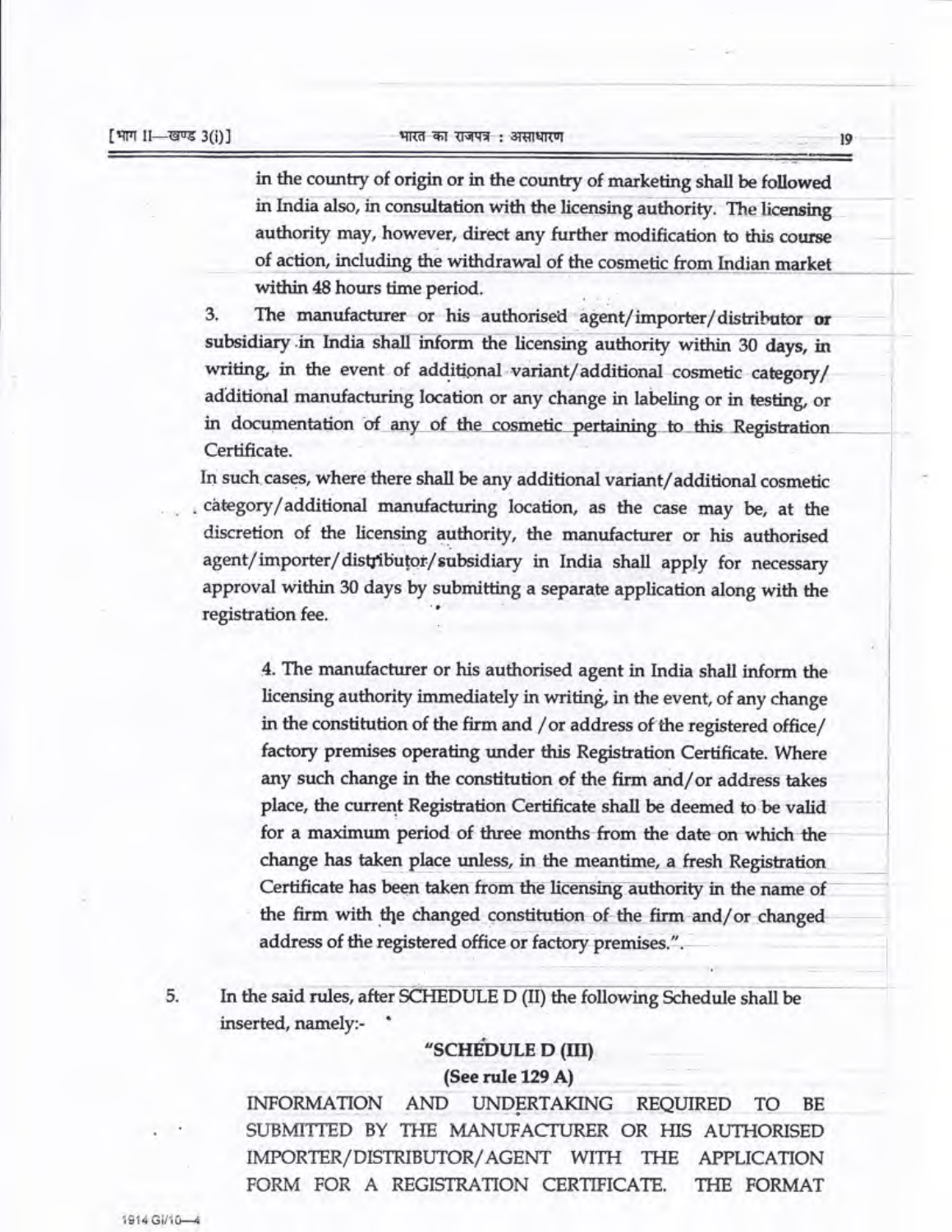|                | THE GAZETTE OF INDIA: EXTRAORDINARY<br>[PART II-SEC. 3(i)]                                                                                                                                                                     |  |
|----------------|--------------------------------------------------------------------------------------------------------------------------------------------------------------------------------------------------------------------------------|--|
|                | SHALL BE PROPERLY FILLED IN FOR EACH APPLICATION IN                                                                                                                                                                            |  |
|                | <b>FORM 42.</b><br>at the start of the contribution of the start of                                                                                                                                                            |  |
|                | tedivid de itsid, researched var viscolipo                                                                                                                                                                                     |  |
| <b>CERS</b>    | 1.<br>PARTICULARS OF THE MANUFACTURER AND                                                                                                                                                                                      |  |
|                | <b>MANUFACTURING PREMISES.-</b><br>Within 45 h and                                                                                                                                                                             |  |
|                | Name and address of the manufacturer and manufacturing<br>(a)                                                                                                                                                                  |  |
| 海平线            | premises to be registered along with telephone numbers, Fax<br>i i ive viin                                                                                                                                                    |  |
| $20.269$ (8.3) | numbers and e-mail address.<br>dim(2)                                                                                                                                                                                          |  |
|                | Name(s) and address of the Partners/Directors.<br>, one of $\omega$ and $\omega$                                                                                                                                               |  |
|                | Name and address of the authorised importer / distributor /<br>G) first Registration                                                                                                                                           |  |
|                | agent in India, responsible for the business of the manufacturer.                                                                                                                                                              |  |
|                | A brief profile of the manufacturer's business activity, in<br>(d)<br>Alema o farmitivo                                                                                                                                        |  |
|                | ad the set were seen as some and the set of the set were and the set of the set of the set of the set of the set of the set of the set of the set of the set of the set of the set of the set of the set of the set of the set |  |
|                | description of the licensing authority, the manufacture or in entirely                                                                                                                                                         |  |
| TERUSI TI      | PARTICULARS OF THE COSMETICS TO BE ASSISTERED<br>$-10$                                                                                                                                                                         |  |
|                | UNDER REGISTRATION CERTIFICATE .-<br>hon alony, with the<br>ir z isvojuga                                                                                                                                                      |  |
|                | Names of cosmetics along with their brands rame, category, pack sizes<br>(a)                                                                                                                                                   |  |
|                | and variants to be registered and meant for import into and use in                                                                                                                                                             |  |
|                | India.<br>odi amilai lade stup<br>THE 247 TO TRINGLE MINIMUM O                                                                                                                                                                 |  |
|                | articulars of the manufacturing licenses/registration/marketing<br>(b)<br>sansda vos lo convo site                                                                                                                             |  |
|                | authorizations (if any) under which the cosmetics are being                                                                                                                                                                    |  |
|                | manufactured in the country of origin along with the copy of the<br>ation Certificate Whate                                                                                                                                    |  |
|                | licenses/marketing authorization/registration issued by the<br>estal essibbs to bus itt                                                                                                                                        |  |
|                | Regulatory Authority of that country.<br>bilav ad of bemseb (c)                                                                                                                                                                |  |
|                | List of countries where marketing authorization or import<br>and data on a big and the                                                                                                                                         |  |
|                | permission for the said cosmetic has been granted.<br>noulante a trest Registante                                                                                                                                              |  |
|                | in sman ang m                                                                                                                                                                                                                  |  |
|                | CHEMICAL INFORMATION OF COSMETICS.-<br>and/or changed                                                                                                                                                                          |  |
|                | (a)<br>Name(s) of ingredients in the nomenclature of standard                                                                                                                                                                  |  |
|                | references, along with percentages contained in the cosmetic.                                                                                                                                                                  |  |
|                | Specification and testing method for testing of the cosmetic(s).<br>(b)<br>eri linnis attil                                                                                                                                    |  |
|                | Manner of labelling as per Drugs and Cosmetics Rules, 1945.<br>(c)                                                                                                                                                             |  |
|                | Package insert (if any).<br>(d)                                                                                                                                                                                                |  |
|                | UNDERTAKING TO DECLARE THAT.-<br>4.                                                                                                                                                                                            |  |
|                | We shall comply with all the conditions imposed on<br>(a)                                                                                                                                                                      |  |
|                | the Registration Certificate for the import of cosmetics                                                                                                                                                                       |  |
|                | as required under the provisions of Drugs and Cosmetics rules,                                                                                                                                                                 |  |
|                | 1945.                                                                                                                                                                                                                          |  |
|                | We declare that we are carrying on the manufacture<br>(b)                                                                                                                                                                      |  |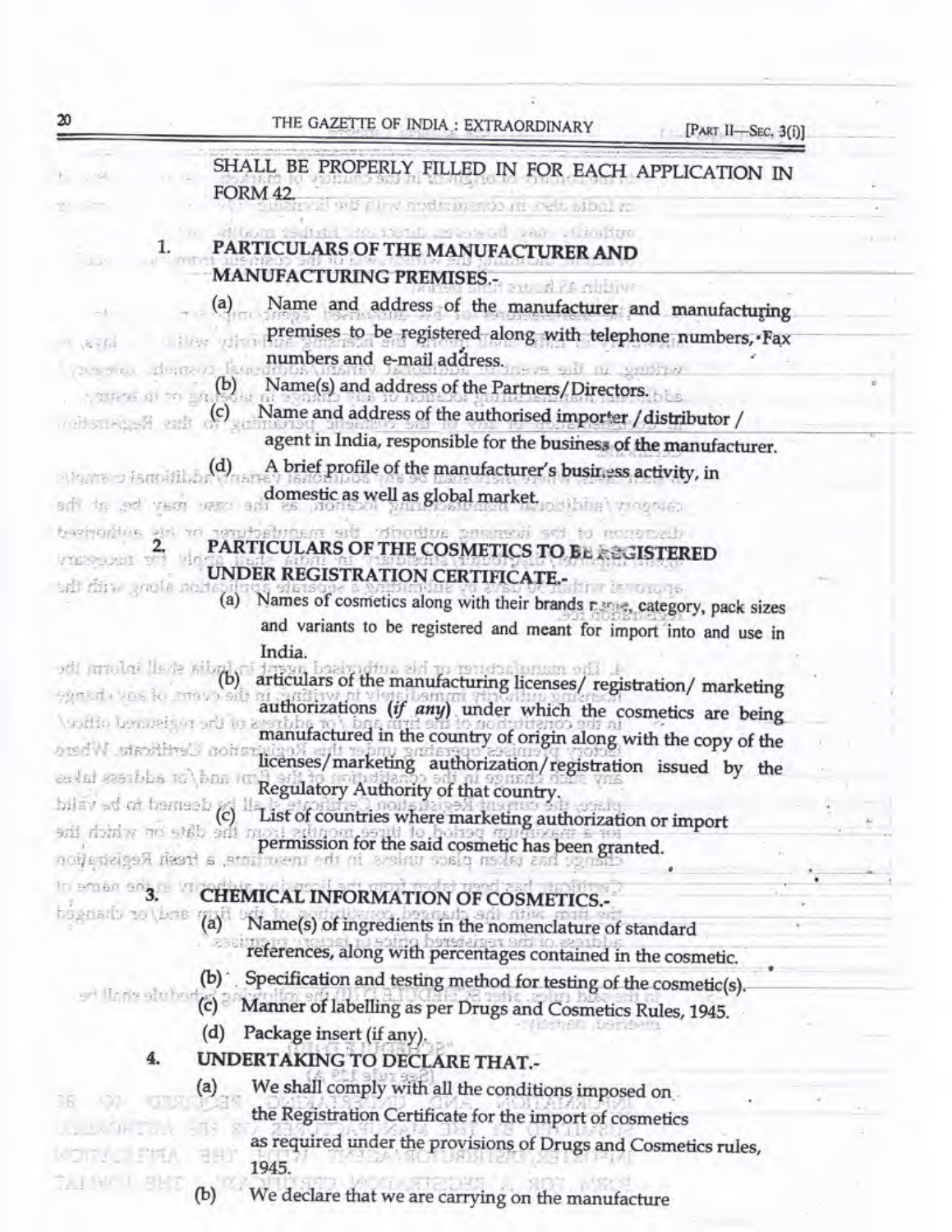|                                | of the cosmetics mentioned in this Schedule, at the                |
|--------------------------------|--------------------------------------------------------------------|
| in interest with end av        | premises specified above, and we shall from time to                |
|                                | time report any change of premises on which                        |
|                                | manufacture will be carried on and in cases where                  |
|                                | manufacture is carried on in more than one factory                 |
|                                | any change in the distribution of functions between                |
|                                | the factories.                                                     |
| er tenstrehunsen udt br        | We shall comply with the provisions of Part XIII of                |
| is a bunorius Sh               | the Drugs and Cosmetics Rules, 1945.                               |
| Sual/Seemp'                    |                                                                    |
|                                | (d)<br>Every cosmetic manufactured by us for import under          |
| (本当年大学校生産の好きを取り)」文             | the Registration Certificate into India shall conform to           |
| YOO JA YAHAWAND KABW           | the specifications given in the Drugs & Cosmetics                  |
|                                | Rules, 1945 as amended from time to time.                          |
| wi-81 I ni notisalin(e) shi    | We shall inform to the !incensing authority, within 30 days in the |
| стротт. М.2. О тэфенда подвора | event of any change in variants or in category or in               |
|                                | manufacturing location or in labelling or in documentation of      |
|                                | any of the cosmetic pertaining to the certificate to be granted to |
|                                | us.                                                                |
|                                | (f)<br>We shall from time to time report for any administrative    |
|                                |                                                                    |
|                                | action taken due to adverse reaction, viz. market                  |
|                                | withdrawals/regulatory restriction, or cancellation of             |
|                                | authorisation and/or " not of standard quality report" of          |
|                                | any cosmetic pertaining to the Registration Certificate            |
|                                | declared by any Regulatory Authority of any country                |
|                                | where the cosmetic is marketed/sold or distributed.                |
|                                | The despatch and marketing of the cosmetic in such                 |
|                                | cases, shall be stopped and the licensing                          |
|                                | authority shall be informed immediately.                           |
|                                | We shall comply with such further requirements, if any,<br>(g)     |
|                                | as may be specified, by the Government of India, under             |
|                                | the Act and the Rules, made thereunder.                            |
|                                |                                                                    |
|                                |                                                                    |
|                                | We shall allow the licensing authority or any person<br>(h)        |
|                                | authorised by him in that behalf to take samples of the            |
|                                | cosmetics for testing if considered necessary by the               |
|                                | licensing authority.                                               |

ø

 $\ddot{\phantom{a}}$